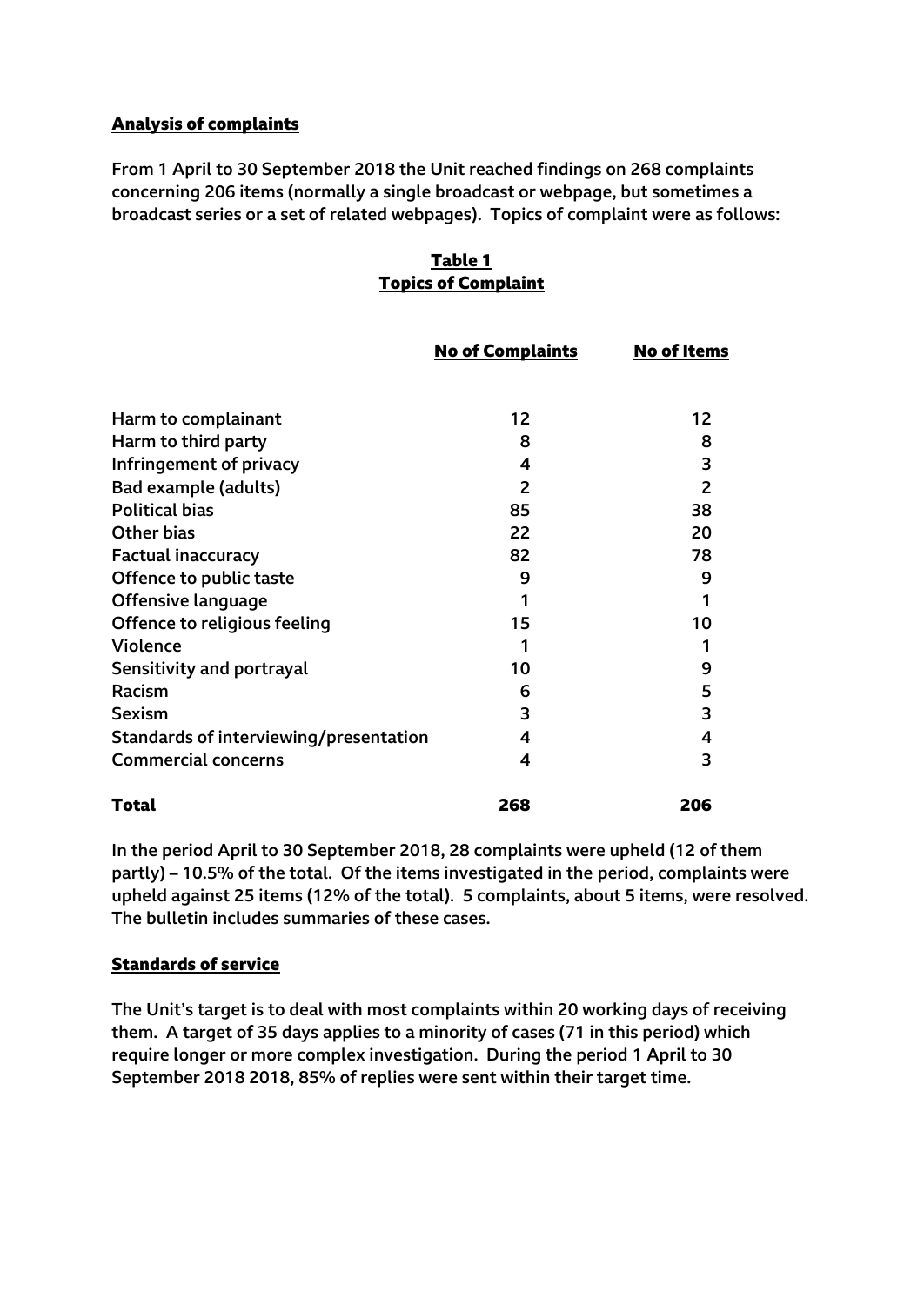## **Summaries of upheld/resolved complaints**

## **Today, Radio 4, 27 October 2017**

## **Complaint**

In an item on the conclusion of a report to the UN Security Council that the Syrian government had been responsible for a sarin gas attack on the town of Khan Sheikhoun the previous April, an interviewee, Reza Afshar was introduced as working for Independent Diplomat (an organisation which provided diplomatic support to unrecognised governments), having worked previously at the Foreign Office. A listener who disputed the conclusion of the report complained that the interview had been poorly conducted and that no mention had been made of Mr Afshar's status as a Syrian opposition spokesman.

### **Outcome**

The interview had been properly conducted, but the terms in which Mr Afshar was introduced gave an impression of neutrality which was misleading to listeners.

## **Partly upheld**

### **Further action**

The **Today** team have been reminded of the importance of providing sufficient background information on interviewees to enable listeners to calibrate their comments.

### **Elizabeth I's Secret Agents, BBC Two, 30 October & 6 November, 2017**

### **Complaint**

A viewer complained that these two episodes of the three-part documentary series gave the misleading impression that Fr John Gerard, a Jesuit priest, had known of, or been complicit in, the Gunpowder Plot.

### **Outcome**

Fr Gerard had given the plotters communion shortly before they attempted to execute their plan, but the only evidence of his knowledge or involvement was provided under torture by a servant of one of the plotters, who withdrew his confession when it became clear that he was to be executed in any event. The final sentence of the 30 October broadcast and two sequences in the 6 November broadcast gave the impression that Fr Gerard's knowledge or involvement was a matter of established fact, and this was misleading to viewers.

Upheld

### **Further action**

The two episodes were edited in the light of the finding before being re-broadcast.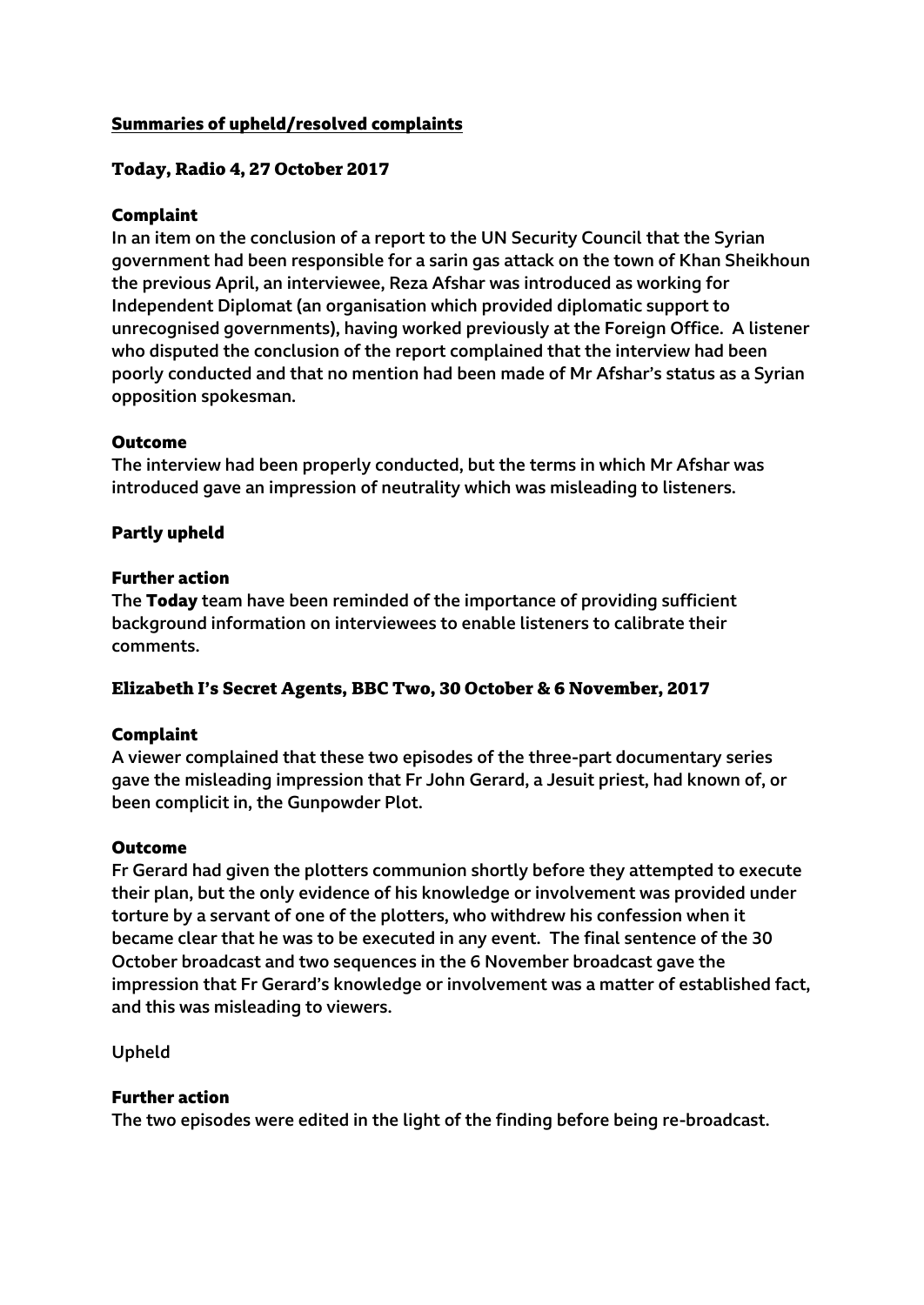# **Inside Out, BBC One (South West), 30 October 2017**

## **Complaint**

The programme included an item on "legacy prosecutions" of British former soldiers in connection with incidents during their service in Northern Ireland. It featured the case of Dennis Hutchings, who is facing charges arising out of the fatal shooting of John Pat Cunningham, an unarmed man with learning difficulties, in 1974. On behalf of Mr Cunningham's family and on its own behalf, the Pat Finucane Centre complained that the amount of time and sympathetic attention devoted to Mr Hutchins in the item led to an unacceptable lack of balance, and that the item had been misleading in relation to the issues arising from such prosecutions.

## **Outcome**

The story's claim to attention in a regional programme rested on the fact that Mr Hutchings is resident in the region, and it was in keeping with the audience's expectations that the main focus of the item should have been on him. The views of Mr Cunningham's family and their supporters were presented in a manner which met the requirements of due impartiality in this context and made clear that their feelings were no less entitled to consideration than those of Mr Hutchings. However, the item included a contribution from a supporter of Mr Hutchings in which he described "on the run" letters issued to former paramilitaries as *"effectively…letters of immunity"*. As the letters in fact provide for future prosecution in the event of new evidence coming to light, and as the description passed unchallenged, it created a misleading impression in relation to the issues under discussion.

## **Partly upheld**

### **Further action**

The findings of the ECU have been conveyed to the production team. The reason for the upheld part of the complaint has been explained to staff and they have been reminded to challenge any similar assertion should it arise in the future.

## **BBC News (6pm), BBC One, 30 November 2017**

### **Complaint**

A report on the latest net migration figures included a contribution from a Welsh businessman introduced as speaking from the point of view of an employer. A viewer complained that his affiliation to UKIP had not been made clear.

### **Outcome**

The speaker is a prominent member of UKIP in Wales and one of the party's parliamentary candidates. As his political affiliation might have had a bearing on viewers' judgement of his contribution, it should have been made clear.

## **Upheld**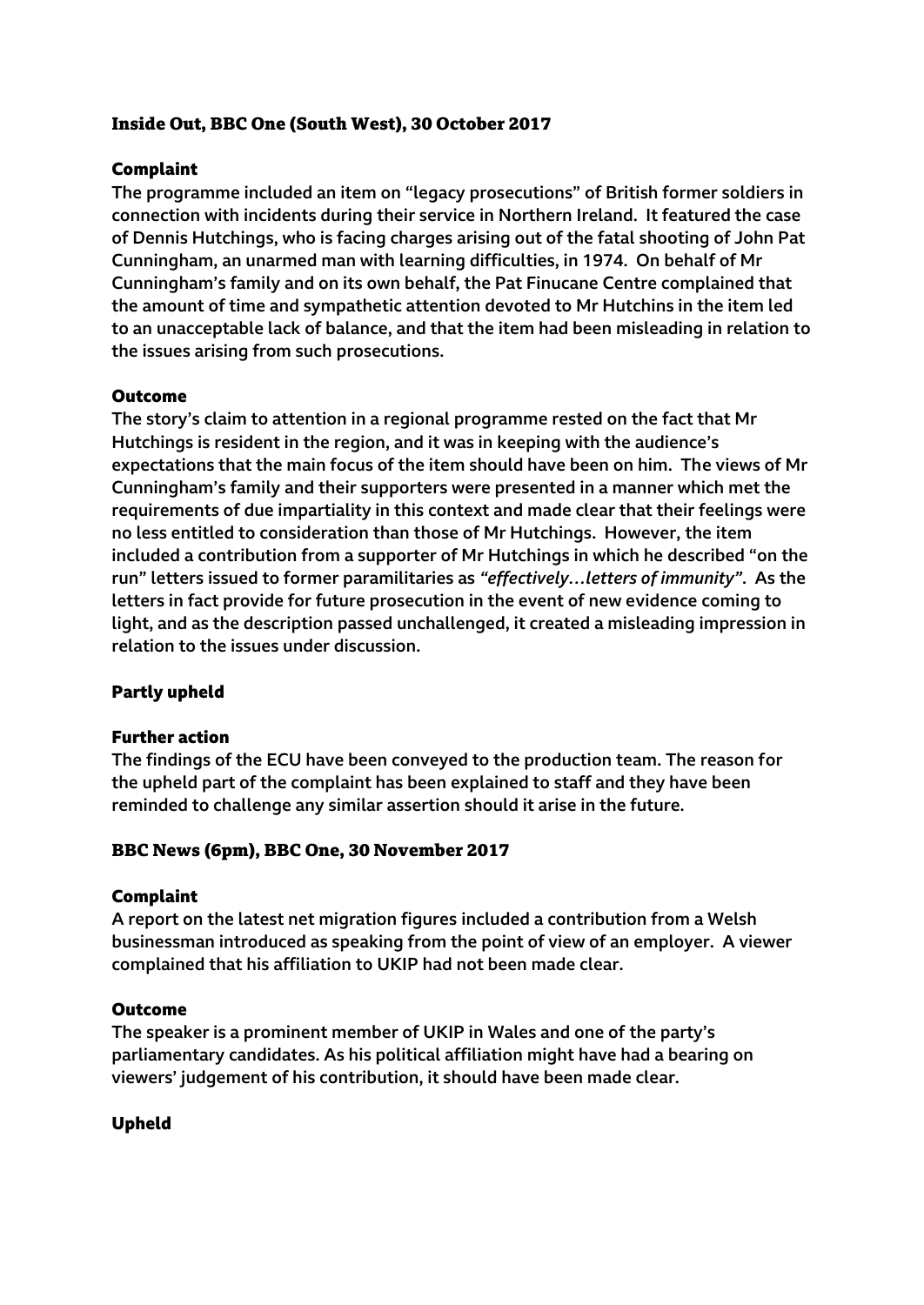The programme has been reminded that there are occasions on which we may need to make it clear to the audience that contributors are associated with a particular viewpoint.

## **The Alternativity, BBC Two, 17 December 2017**

## **Complaint**

The programme followed Danny Boyle's visit to the West Bank as he took up Banksy's invitation to produce a nativity play outside his Walled Off Hotel in Bethlehem. A representative of BBC Watch complained that it included a number of statements which were misleading and biased against Israel.

## **Outcome**

Of the three statements complained of, two were consistent with due accuracy in a context where the focus was on Danny Boyle's experience and impressions rather than reportage of the situation in the West Bank. However, the narrator's statement that Thousands of Palestinians had been *"imprisoned for refusing to leave their land"* was misleading in a context where it could not be understood as a reference to the large number of arrests relating to the more general issue of the occupation of the West Bank and opposition to Israeli actions.

## **Partly upheld**

### **Further action**

The programme will not be repeated in its present form.

## **Anti-Semitism row MP Naz Shah gets Labour role, bbc.co.uk**

### **Complaint**

The article reported the appointment of Naz Shah MP as shadow equalities minister. A representative of the Muslim Council of Britain complained that it was misleading, biased and derogatory to refer to Ms Shah as *"Anti-Semitism row MP"* (she being now widely regarded as a *"sincere friend"* of the Jewish community), and that the article failed to provide essential context in the form of comments by the then President of the Board of Deputies of British Jews.

### **Outcome**

As Ms Shah had been disciplined by the Labour Party in 2016 for sending social media messages which she had acknowledged to be anti-Semitic, it was neither misleading nor biased to refer to the incident in the context of her being given the equalities brief, and the phrase *"Anti-Semitism row"* was a legitimate encapsulation of the matter. However, as the incident was such as to raise questions in the minds of readers about Ms Shah's suitability for her new role, the article should have made clear that her expressed desire to strengthen her relationship with the Jewish community had been accepted as sincere by the Board of Deputies. The addition of a paragraph to that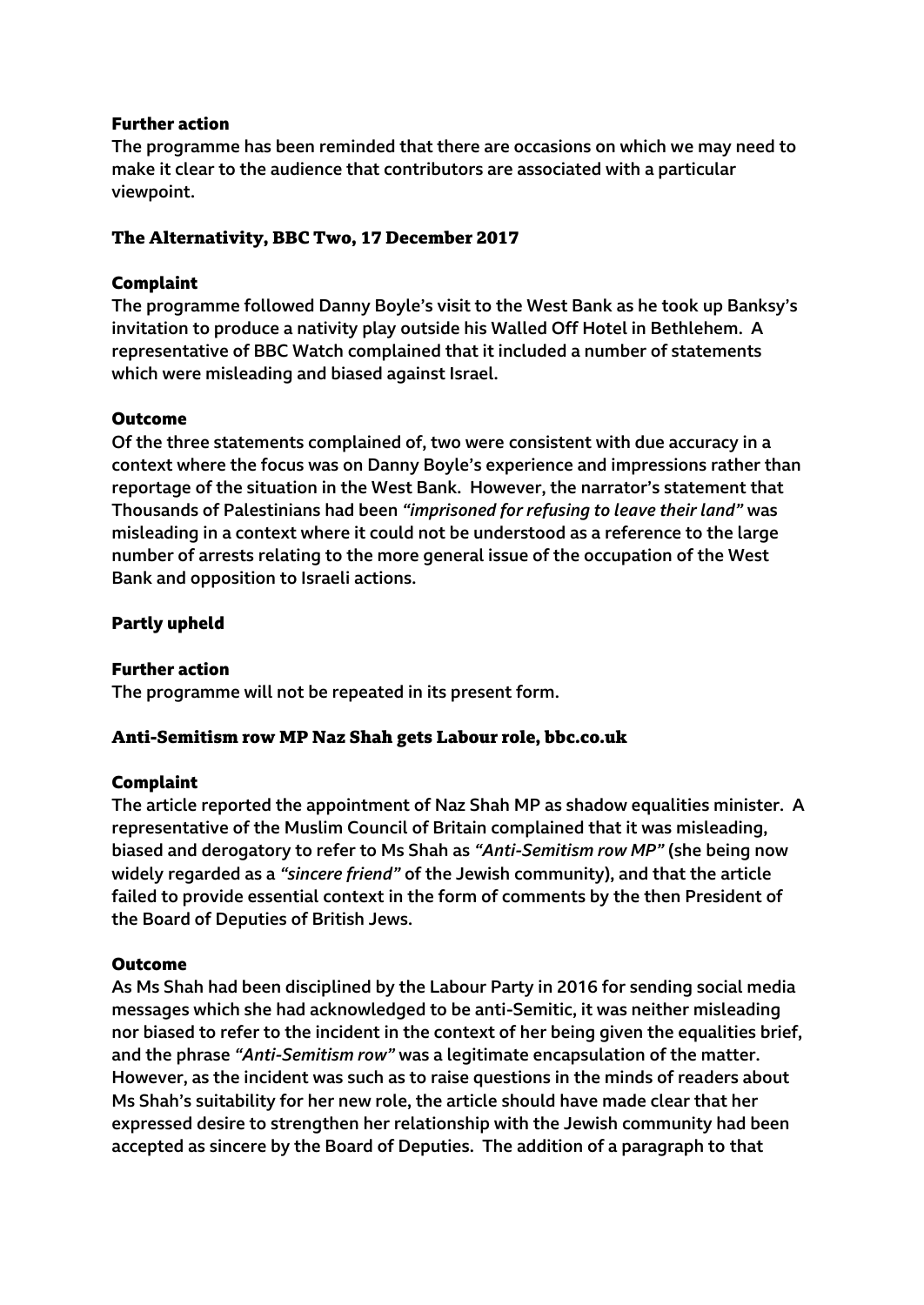effect, including a quote from the Board's then-President, sufficed to resolve this aspect of the complaint.

## **Resolved**

## **BBC News (10pm), BBC One, 1 August 2018**

### **Complaint**

A viewer complained that a report on the financial crisis at Northamptonshire County Council failed to mention which political party runs the authority.

### **Outcome**

In view of the political controversy arising from the situation in Northamptonshire, the item should have made clear that the Council is Conservative-controlled.

## **Upheld**

## **Further action**

The programme team has been reminded of the need to refer to the political background of elected bodies as and when editorially relevant.

## **BBC News (10pm), BBC One, 24 February 2018**

### **Complaint**

A report from east Ghouta in Syria included footage which originated from the "White Helmets" group. A viewer complained that the footage had not been identified as coming from a third-party source.

### **Outcome**

The response at the previous stage of the BBC's complaints procedure had acknowledged that this was a mistake, and said that editors had been reminded of the importance of ensuring that such material is correctly attributed. In the view of the ECU, this sufficed to resolve the issue of complaint.

### **Resolved**

## **Brexit : All you need to know about the UK leaving the EU, bbc.co.uk**

### **Complaint**

A reader complained that the article misrepresented the relative strength of Sterling by saying it had *"regained its losses against the Dollar"* since its fall in value immediately after the 2016 Referendum.

### **Outcome**

The article includes a revised and regularly updated account of the performance of the UK economy since the Referendum. The Sterling/Dollar exchange rate was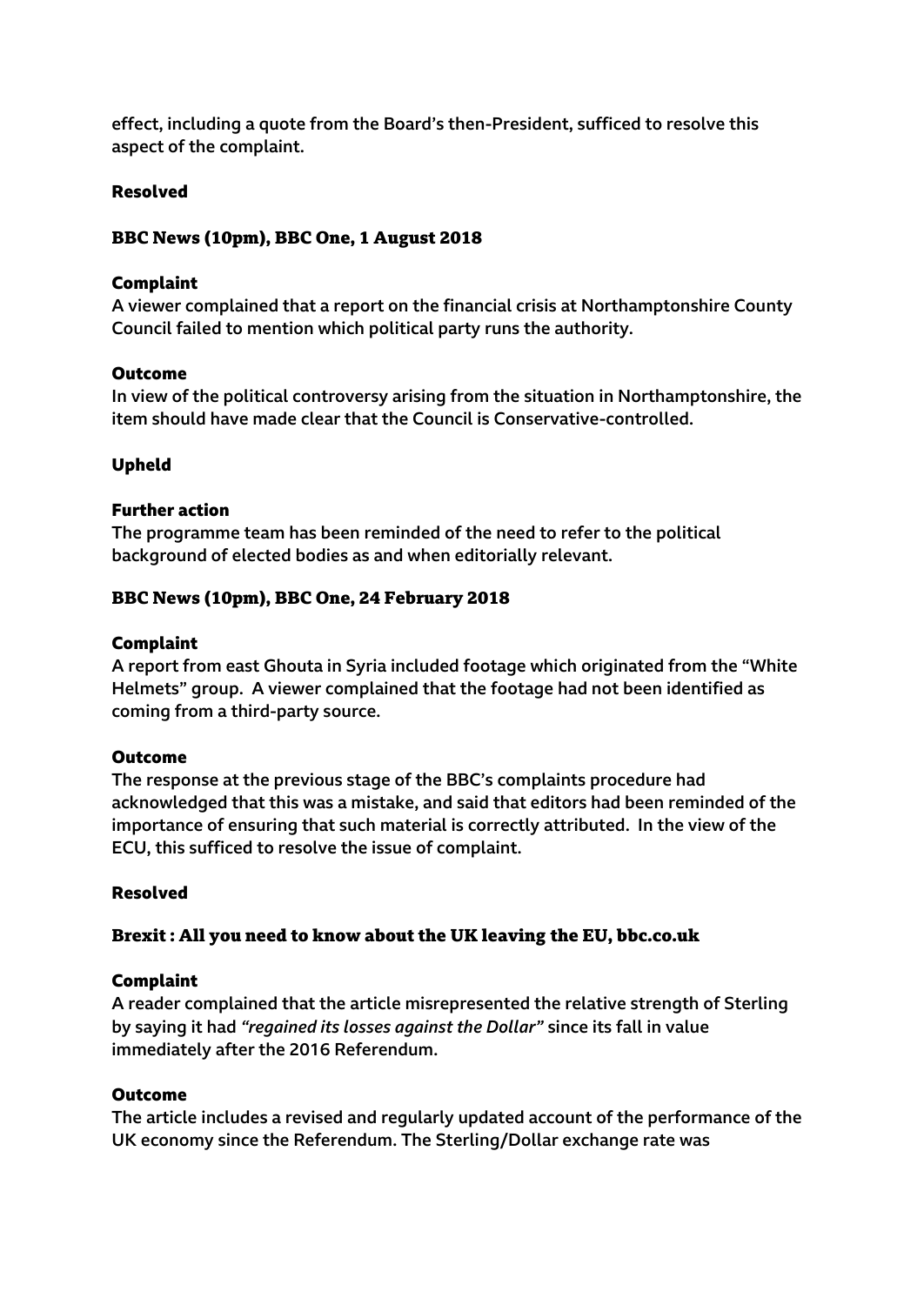updated in January 2018, at which point the statement complained of was correct. However, it had not been amended subsequently to reflect the fact that Sterling had declined significantly against the Dollar by the time the complaint was made.

## **Upheld**

### **Further action**

News Online staff have been reminded of the need to ensure that Q&A articles are updated to reflect recent developments.

## **Carney: Brexit has cost households £900, bbc.co.uk**

## **Complaint**

This online item reported on the appearance of the Governor of the Bank of England, Mark Carney, before the Treasury Select Committee. A reader complained that its headline gave an inaccurate impression of what he had said to the Committee.

## **Outcome**

As reported later in the item, Mr Carney had said *"Real household incomes are about £900 lower than we forecast in 2016. The question is why and what drove that difference. Some of it is ascribed to Brexit"*. As it follows from this that the amount attributed by Mr Carney to Brexit was less than £900, the headline was misleading.

## **Upheld**

### **Further action**

The finding was discussed with the writers, who have been reminded of the need to ensure that summaries accurately reflect the story that follows, and the headline has been amended accordingly.

## **Liz Green, Radio Leeds, 26 June 2018**

### **Complaint**

The programme included a phone-in on homeopathy. A representative of the Good Thinking Society complained that it was conducted in a way which gave the impression that the arguments for and against the efficacy of homeopathy were on an equal footing, and included misleading and inaccurate claims by homeopaths.

### **Outcome**

The conduct of the phone-in did not sufficiently reflect the fact that there is no peerreviewed scientific evidence that homeopathic treatment has any efficacy beyond a possible placebo effect, and claims by some callers about its effectiveness in a range of medical conditions should have been challenged.

### **Upheld**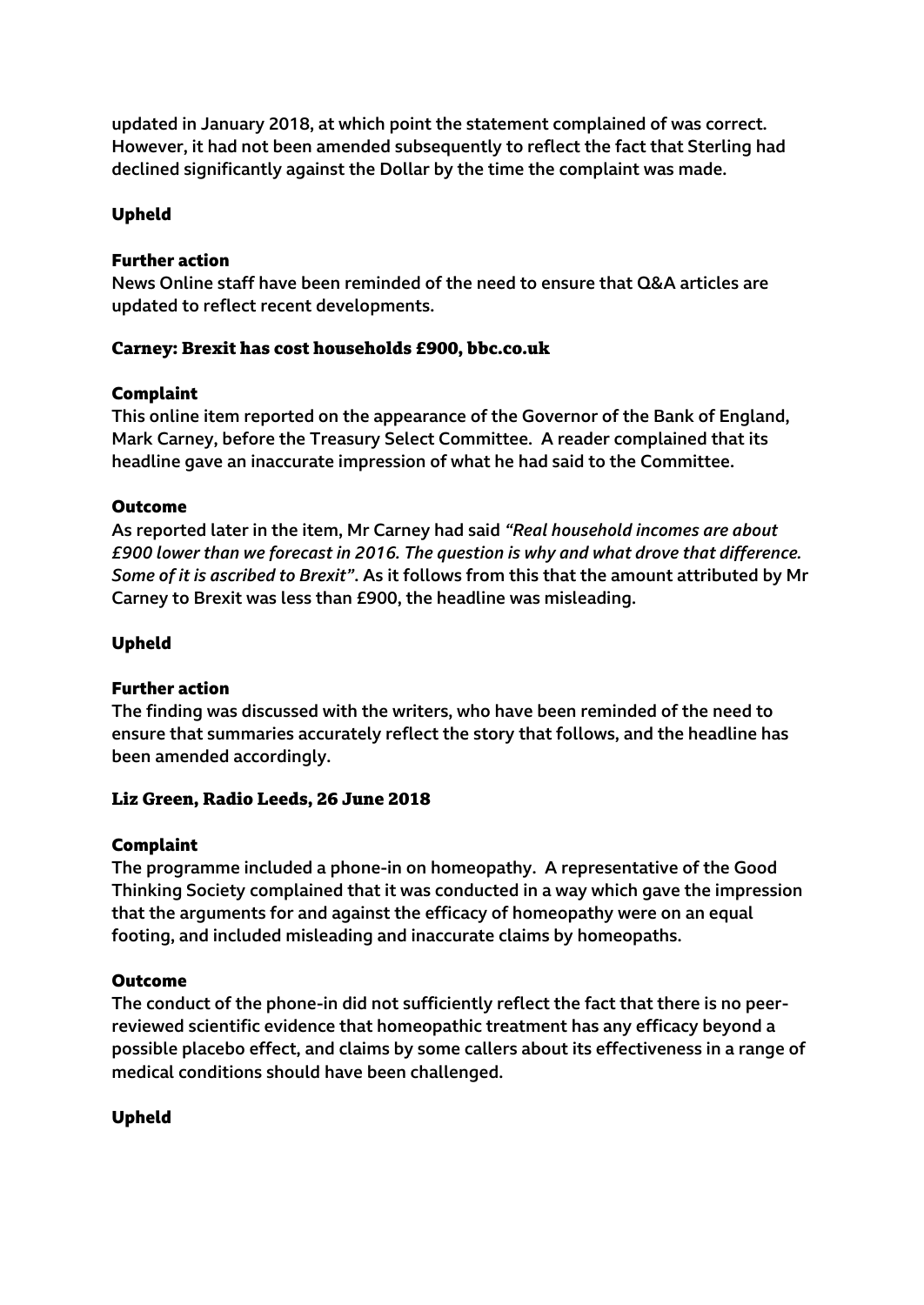The team has discussed the finding and staff have been reminded of the need to ensure due impartiality, and apply appropriate weight to issues of a controversial nature. Staff have also been briefed on the BBC Academy articles and features on reporting science and pseudo-science.

## **Look North, BBC One (Yorkshire), 20, 21 May & 20 July 2018, Josh Warrington… Leeds' first ever boxing World Champion, bbc.co.uk, and various social media**

## **Complaint**

Michelle Sutcliffe complained that describing Josh Warrington as Leeds' first boxing world champion was inaccurate, she having won the WBF World Flyweight title in 2000. The error had been repeated on a number of social media platforms, and again on **Look North** on 20 July despite her lodging a complaint after the original transmission.

### **Outcome**

The broadcast of 20 May correctly described Josh Warrington as the first male World boxing champion from Leeds, but a mistake later arose which led to broadcast and online copy omitting that qualification, up to and including the 20 July broadcast. A posting by the programme-makers on the Corrections and Clarifications page of bbc.co.uk acknowledged only this latter error and, in the view of the Executive Complaints Unit, did not suffice to resolve the issue of complaint.

## **Partly Upheld**

### **Further action**

The finding was discussed with the team and there was considerable emphasis on the importance of correcting errors promptly and thoroughly.

## **Look North, BBC One (North East & Cumbria), 27 March 2018, 6.30pm**

### **Complaint**

The programme included an interview with Emma Lewell-Buck, MP for South Shields, following a finding by the Local Government Ombudsman on the process by which her husband been found guilty of elder abuse in his former capacity as a care worker for South Tyneside Council. The South Shields Constituency Labour Party complained that they had not been offered proper opportunities to reply to allegations, and that the item had failed to report important aspects of the story, had not been duly impartial and had allowed Ms Lewell-Buck to allege she and her husband had been the victims of a vendetta within the party despite the fact that the Ombudsman had found no substance in the allegation.

### **Outcome**

The programme had given proper opportunities for reply, had legitimately focused on certain aspects of the story and had observed due impartiality. However, it was at fault in not reporting the Ombudsman's finding that there was *"no evidence the Council had*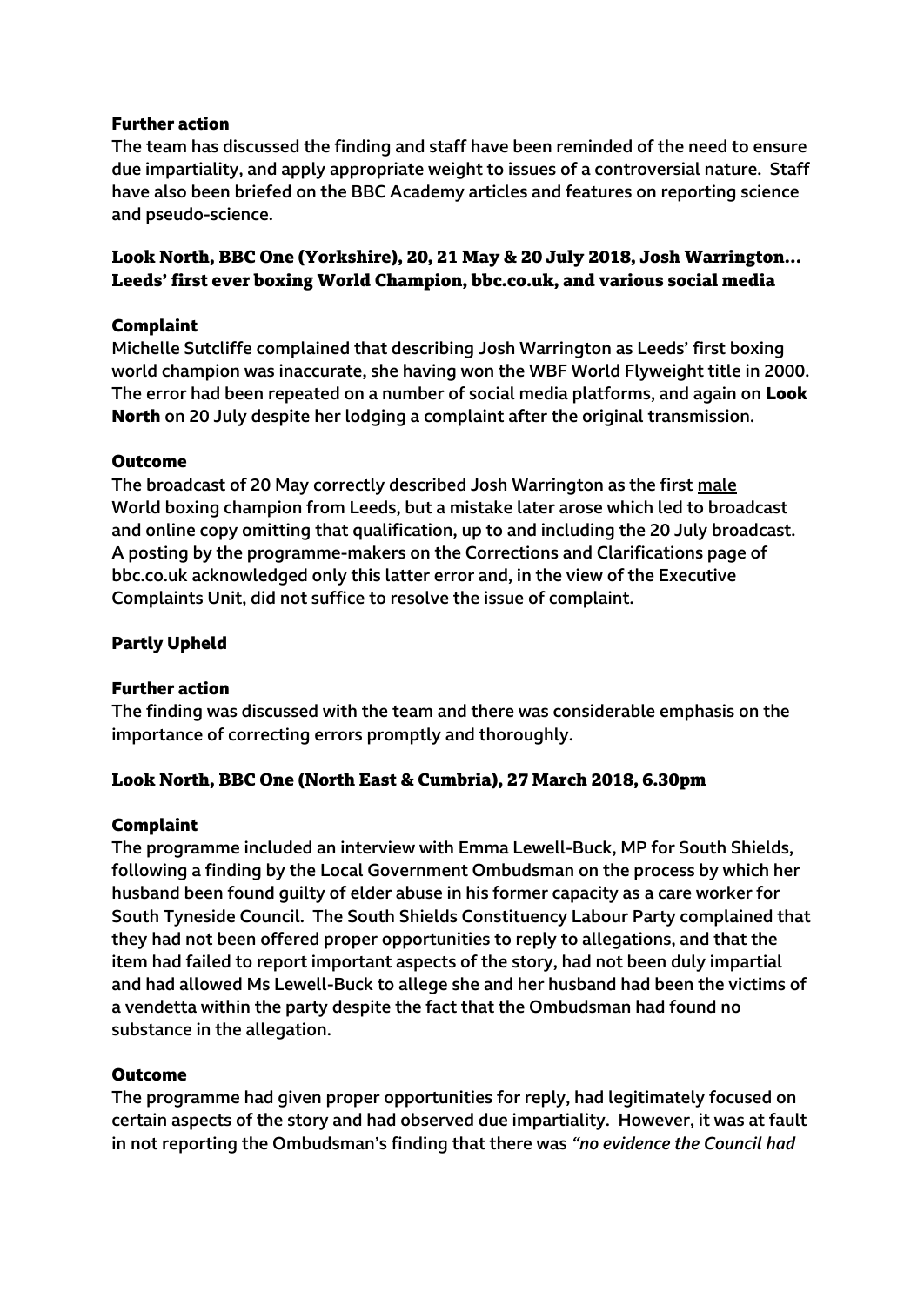*any vendetta"* against Ms Lewell-Buck or her husband (which had been mentioned in the lunchtime edition's treatment of the same story).

## **Partly upheld**

## **Further action**

The team has been reminded of the need to be consistent in the reporting of the matter in hand and include all relevant details in all broadcasts.

## **Manchester: The Night of the Bomb, BBC Two, 22 May 2018**

## **Complaint**

The families of two victims of the Manchester Arena bombing complained that the programme included mobile phone footage of the foyer in the immediate aftermath of the explosion, despite the concerns they had expressed before transmission about the broadcasting of such potentially distressing images.

## **Outcome**

The programme-makers had considered the families' concerns, in balance with what might be appropriate in a programme broadcast on the anniversary of the event (rather than its immediate aftermath) and the public interest they believed would be served by the inclusion of the footage, in showing the reality of the situation which faced survivors and those trying to help victims before the arrival of emergency services. As a result, they increased the extent to which the images in the footage were obscured and used a shorter extract than originally planned. In the view of the Executive Complaints Unit, they had succeeded in ensuring the footage did not allow individual victims to be identified, but the sequence had added less to the audience's understanding of the event than they had hoped and intended. The Unit concluded, on balance, that the public interest considerations did not outweigh the potential distress to victims' families, that the footage in question should not have been included, and that the programme should not be rebroadcast in a form which included it.

## **Upheld**

## **Further action**

The finding has been discussed with programme teams as a future guide to finding the right balance between the public interest and the impact on those concerned.

## **Monday Night Club, Radio 5 live, 19 March 2018**

## **Complaint**

During a discussion about possible risks for gay and black football fans attending the Football World Cup in Russia, the commentator Ian Wright interjected to say *"I won't wear a dress"*. A listener complained that this perpetuated an offensive stereotype of gay people.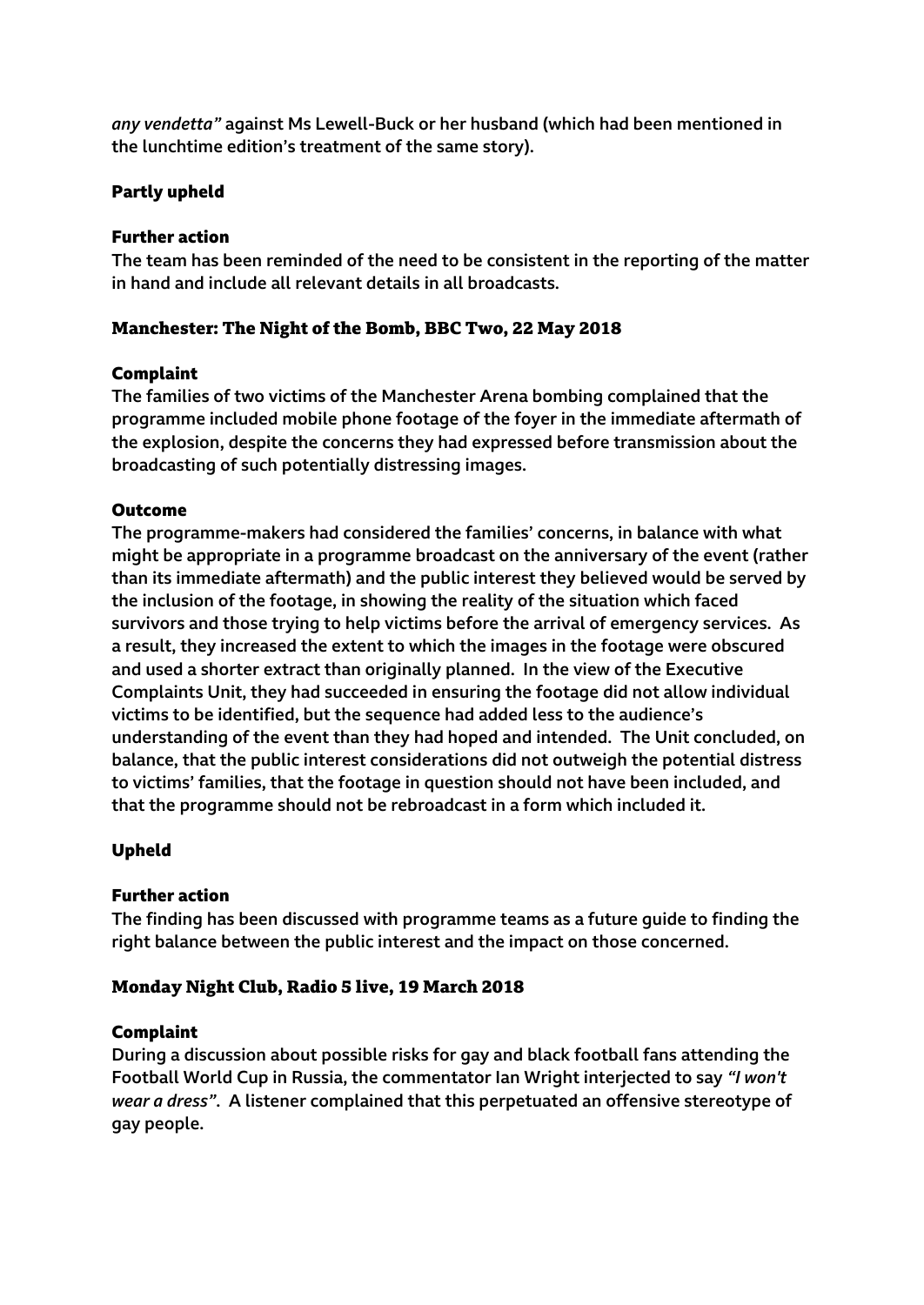## **Outcome**

The interjection, though humorously intended, was difficult to reconcile with the BBC's Editorial Guidelines' advice to *"avoid careless or offensive stereotypical assumptions"*. However, the acknowledgement by the management of Radio 5 live that the remark was inappropriate, together with Mr Wright's own expression of regret for it, sufficed to resolve the issue of complaint.

## **Resolved**

## **MP criticises government clean energy policies, bbc.co.uk**

## **Complaint**

The article reported criticisms of Government energy policies by two parliamentary committees. A reader complained that it was mistaken in saying Government policy included *"A ban on new onshore wind farms"*, in response to which the wording was changed to *"An effective ban"*. The reader complained to the ECU that this, too, was inaccurate.

## **Outcome**

The Government had announced in 2015 that it was ending subsidies for onshore windfarms, devolving decision-making to local authorities and introducing new tests for the granting of planning permission, but there was no actual or effective Government ban.

### **Upheld**

### **Further action**

The phrasing has now been changed to *"Withdrawing support for new onshore wind farms in mainland UK".*

### **Newsnight Twitter account, 24 July 2018**

### **Complaint**

The tweet in question included a quote from the programme's interview with the head of the Meteorological Office, Professor Stephen Belcher. A reader complained that it omitted a crucial qualification, resulting in a misleading impression of Professor Belcher's views on climate change.

### **Outcome**

The tweet quoted Professor Belcher as saying *"So the heatwave that we've got is probably part of natural cycles in the weather"*. In the interview, he had followed this with *"but it's superimposed on this background of global warming and that's what's elevating our temperatures"*. The Executive Complaints Unit agreed with the complainant that the truncation of Professor Belcher's comment gave a misleading impression of what he had said. However, when the error was pointed out to them the programme-makers took down the tweet and posted an apology which clarified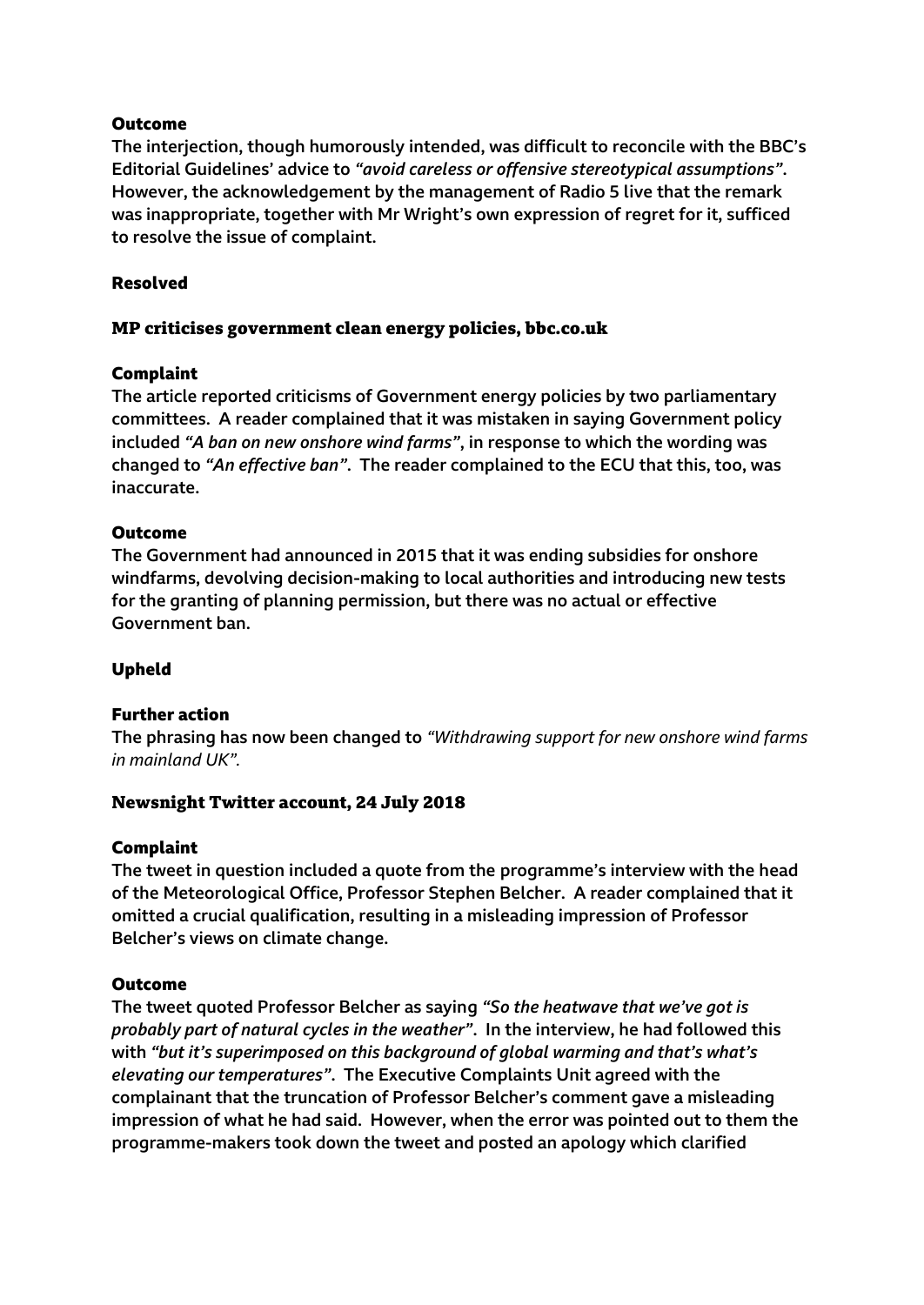Professor Belcher's position on the relationship between climate change and this year's hot and dry summer. In the Unit's view this sufficed to resolve the issue of complaint.

## **Resolved**

## **OPCW finds 'chlorinated compounds' in Syria's Douma, bbc.co.uk**

## **Complaint**

The ECU received three separate complaints about three versions of a BBC News Online article about an investigation by the Organizaton for the Prohibition of Chemical Weapons (OPCW) into an alleged chemical attack on the Syrian town of Douma. Each complaint challenged the accuracy of the headline of the relevant version, and one challenged the accuracy of the text.

## **Outcome**

The ECU agreed that the headlines were inaccurate, as follows.

Version 1: **Syria war: Douma attack was chlorine gas – watchdog** The OPCW reported that chlorinated chemicals were found at the site but expressed no view as to how they got there.

Version 2: **Syria war: 'Possible chlorine' at Douma attack site – watchdog** The OPCW concluded that chlorinated chemicals were present at the site, not that their presence was a possibility. Any element of doubt related to whether they were there as a result of a chemical attack.

Version 3: **Syria war: Chlorine possible at Douma 'attack' site – OPCW** The rewording of the headline failed to correct the impression that the OPCW had found that the presence of chlorinated chemicals was no more than a possibility.

However, the ECU did not agree with the suggestion that the error in the headline of version 2 was repeated in the text of the article. The sentence in question was *"A chemical weapons watchdog says chlorine may have been used in April's attack on the Syrian city of Douma"* and, while the OPCW report contained no specific statement to that effect, the significance of its finding that chlorinated chemicals were present at the site was that it kept open the possibility that they had been used in the attack.

## **Upheld/partly upheld/upheld**

### **Further action**

The findings have been discussed with senior editors at the BBC News website, who have been reminded of the importance of accuracy at all times, and of ensuring any inaccuracies are effectively corrected.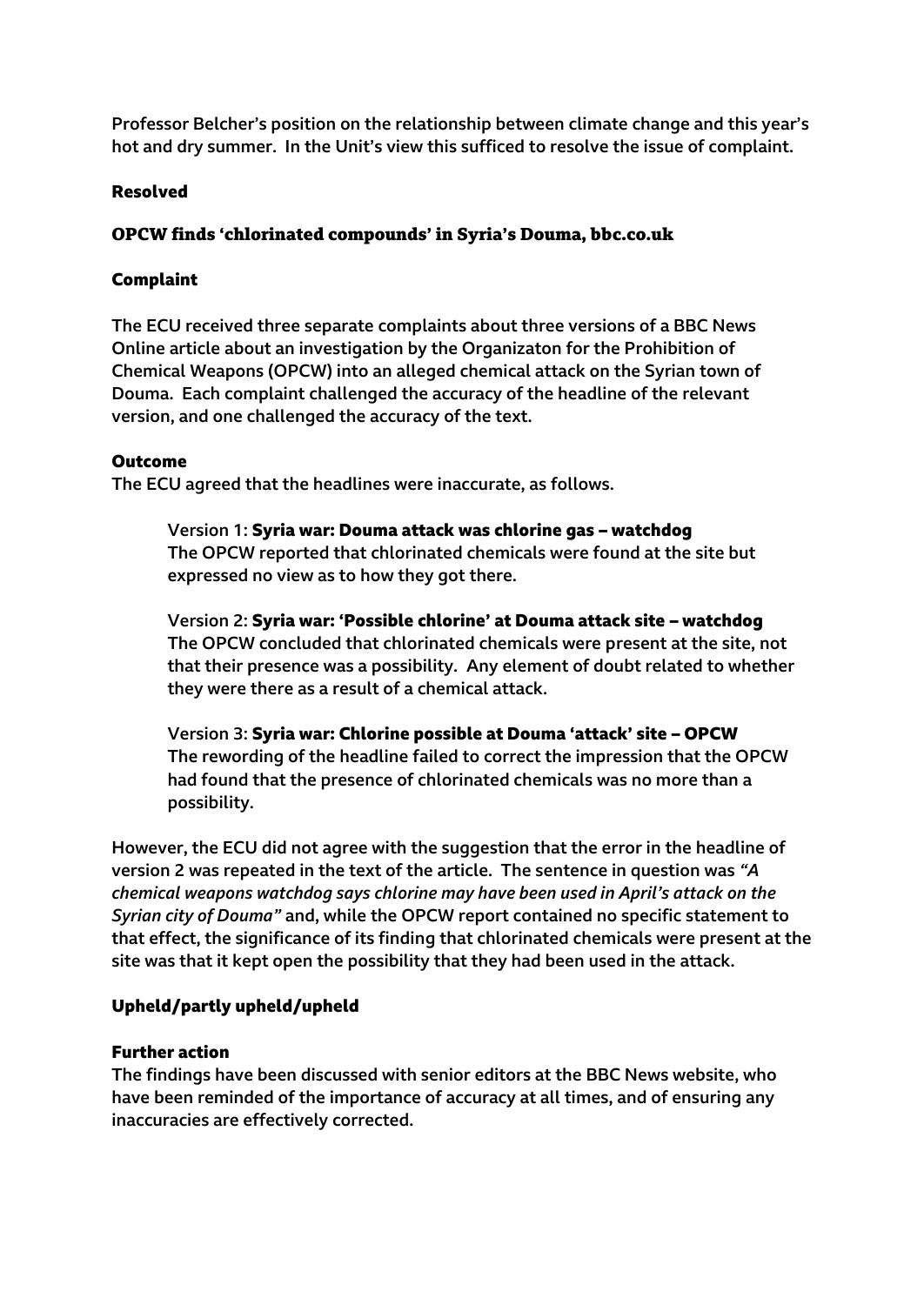# **Reporting Scotland, BBC One Scotland & Good Morning Scotland, Radio Scotland, 26 May 2018**

## **Complaint**

Both programmes included reports of the conclusions of a study presented at an international conference on obesity, as they related to Scotland. A member of the audience complained that both reports contained serious inaccuracies, while the Good Morning Scotland item had failed to report initiatives by the Scottish Government which accounted for the study's prediction of lower rates of future obesity in Scotland than in England and Wales.

### **Outcome**

As the purpose of the items was to report the findings of the study, and as the summary of them presented to the conference had said nothing about the possible impact of Scottish Government initiatives, there was no occasion for either item to call attention to them. However, both items were incorrect in reporting the study as finding that more than a third of Scottish women would be *"morbidly obese*" (rather than simply "obese") by 2035.

## **Upheld/partly upheld**

## **Further action**

BBC Scotland news teams have been reminded of the importance of accurate reporting, particularly where information is being gleaned from published reports.

## **Reporting Scotland, BBC One Scotland, 16 February 2018**

## **Complaint**

The programme included a report dealing with the issue of government ministers (in both the Scottish and UK Parliaments) receiving severance payments having resigned following allegations about their behaviour, in the course of which it was stated that Michael Fallon and Damien Green had both received them. A viewer who had pointed out that Mr Fallon had not received a severance payment (being above the maximum age of eligibility under the Ministers' Pension Scheme) complained that, despite the error being acknowledged, no correction had been published.

### **Outcome**

The ECU agreed that the nature of the error was such that a correction should have been published.

## **Upheld**

### **Further action**

BBC Scotland news teams have been reminded of the importance of detailed factchecking to ensure accuracy across all of their reporting.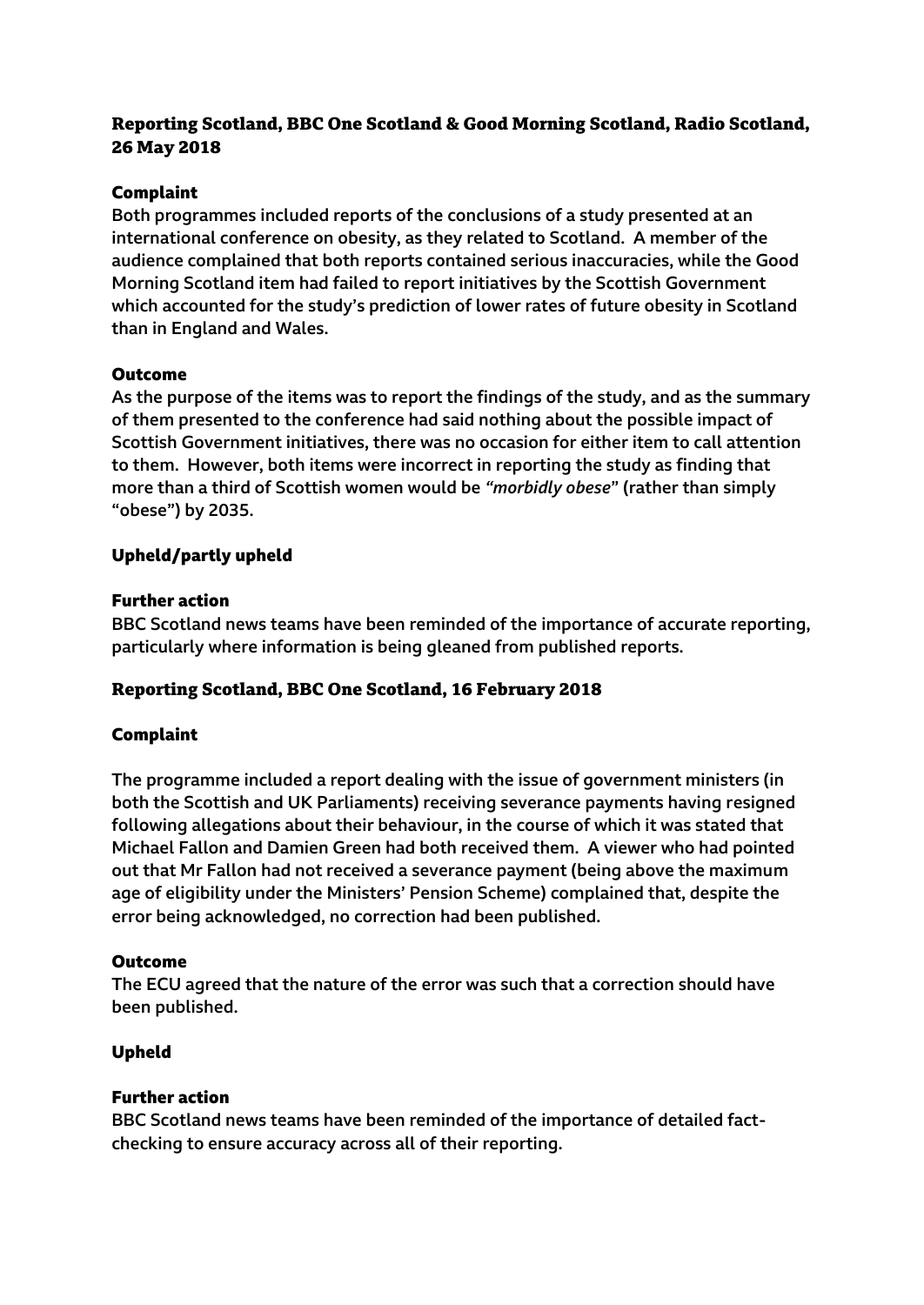## **Simon Mayo, Radio 2, 10 January 2018**

## **Complaint**

The regular "Confessions" item consisted of a story of a prank played on the boss's son by his workmates in a small company 20 years ago. The owner of the company complained that the story included information which identified his son and his business and exposed them to ridicule.

## **Outcome**

At Stage 1, the BBC had acknowledged that insufficient care had been taken to avoid identification, apologised for any embarrassment, and removed the item from publicly accessible websites. In the view of the ECU, this sufficed to resolve the issue of complaint.

## **Resolved**

## **Stephen: the Murder That Changed a Nation, BBC One, 19 April 2018**

## **Complaint**

The programme included footage of the complainant and a former police colleague of his, and a reference to the fact that they were among those convicted on evidence provided by a third party. He complained that it failed to mention that his conviction and that of his colleague were subsequently quashed.

### **Outcome**

The complaint was initially lodged via a contributor who alerted the programmemakers to the error. They edited the offending section of the programme, removing the footage and changing the voiceover (though without contacting the complainant to explain what had been done). In the Executive Complaints Unit's view, this action did not suffice to resolve the issue of complaint in the absence of an appropriate public acknowledgement and correction.

### **Partly upheld**

### **Further action**

The finding, and the importance of correcting significant errors on the record, was discussed with the programme-makers.

## **The Andrew Marr Show, BBC One, 8 April 2018**

### **Complaint**

In the programme's review of the papers, and immediately after discussion of that morning's reports of events in Syria, Andrew Marr said *"And the Middle East is aflame again, I mean, there's lots of Palestinian kids being killed further south as well by the Israeli forces"*. Two viewers complained that the reference to *"lots"* of Palestinian children being killed by Israeli forces was misleading in itself, and that the overall effect of the statement was to create a misleading sense of equivalence between the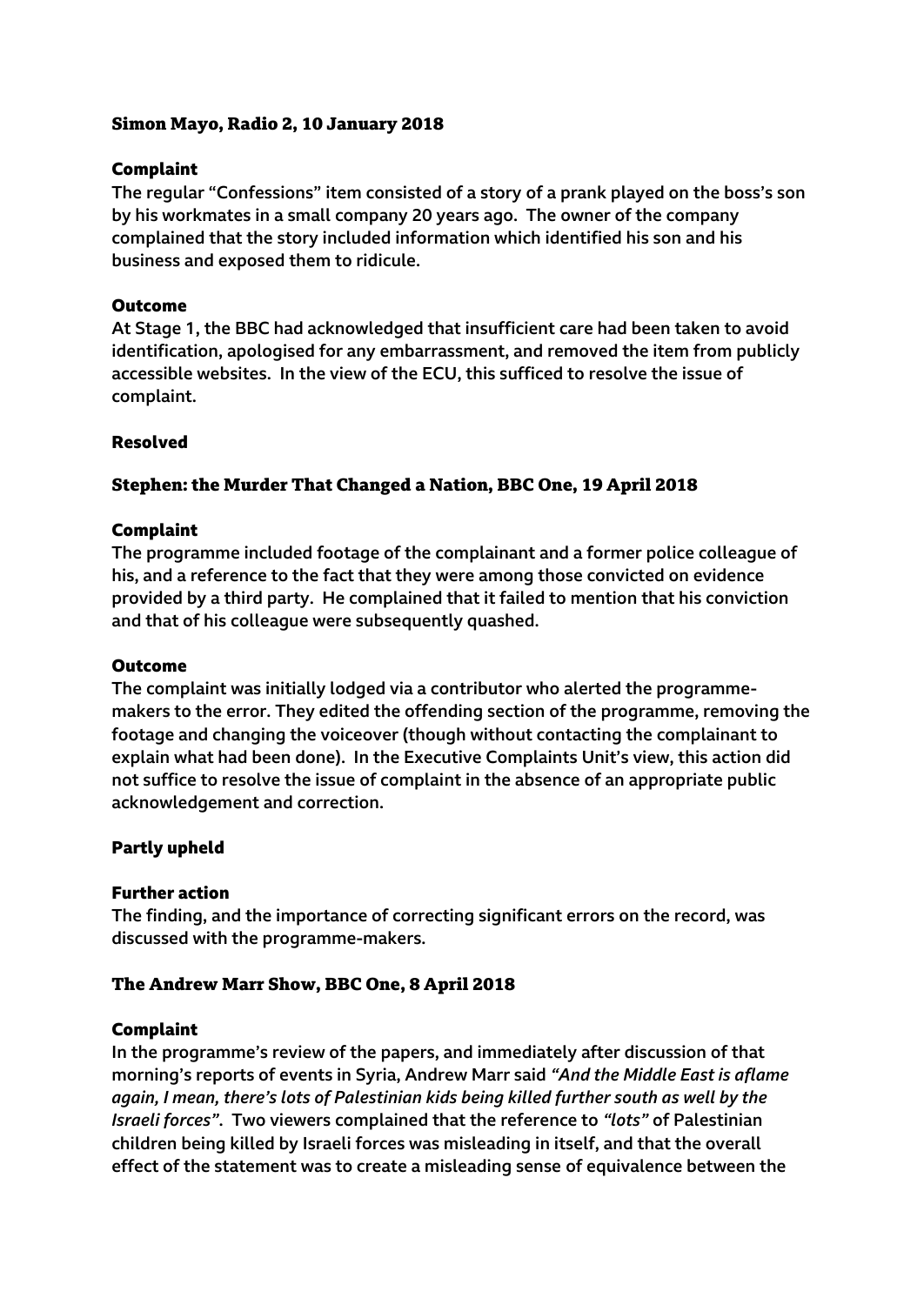actions of Israeli forces on the border with Gaza and the alleged use of chemical weapons by the Syrian regime.

### **Outcome**

There was nothing in the statement or its context to warrant the view that it suggested the equivalence complained of. However, the toll of casualties in the events on the Israel-Gaza border by the date of transmission was not such as to justify the reference to *"lots"* of children being killed.

## **Partly upheld**

## **Further action**

The team has been reminded that all BBC output must be well sourced and presented in clear, precise language.

## **The Mash Report, BBC Two, 25 January 2018**

## **Complaint**

A viewer complained that the use of the term *"tranny"*, in the handle of a tweet shown and discussed in the social media wall segment of the programme, was offensive.

### **Outcome**

Ofcom's research indicates that in most contexts the word *"tranny"* is considered *"strong and problematic"* and viewed as offensive because hurtful towards LGBT people. In this instance, there was no contextual justification for any offence given by showing the Twitter handle @Tranny\_Magnet.

## **Upheld**

### **Further action**

The programme-makers have noted and discussed this word's potential for offence.

## **The One Show, BBC One, 4 April 2018**

### **Complaint**

The programme included an item about Dr Dan Reinstein, the inventor of a form of laser treatment for presbyopia ("Laser Blended Vision") who had recently undergone the treatment himself. Two viewers complained that the item was *"an advertorial"* for Dr Reinstein and his clinic had failed to warn viewers of the risks attaching to the treatment.

### **Outcome**

The level of risk attaching to the treatment was not such as to warrant a warning to viewers. However, the item did not entirely avoid an impression of promoting or endorsing a commercially available procedure.

### **Partly upheld**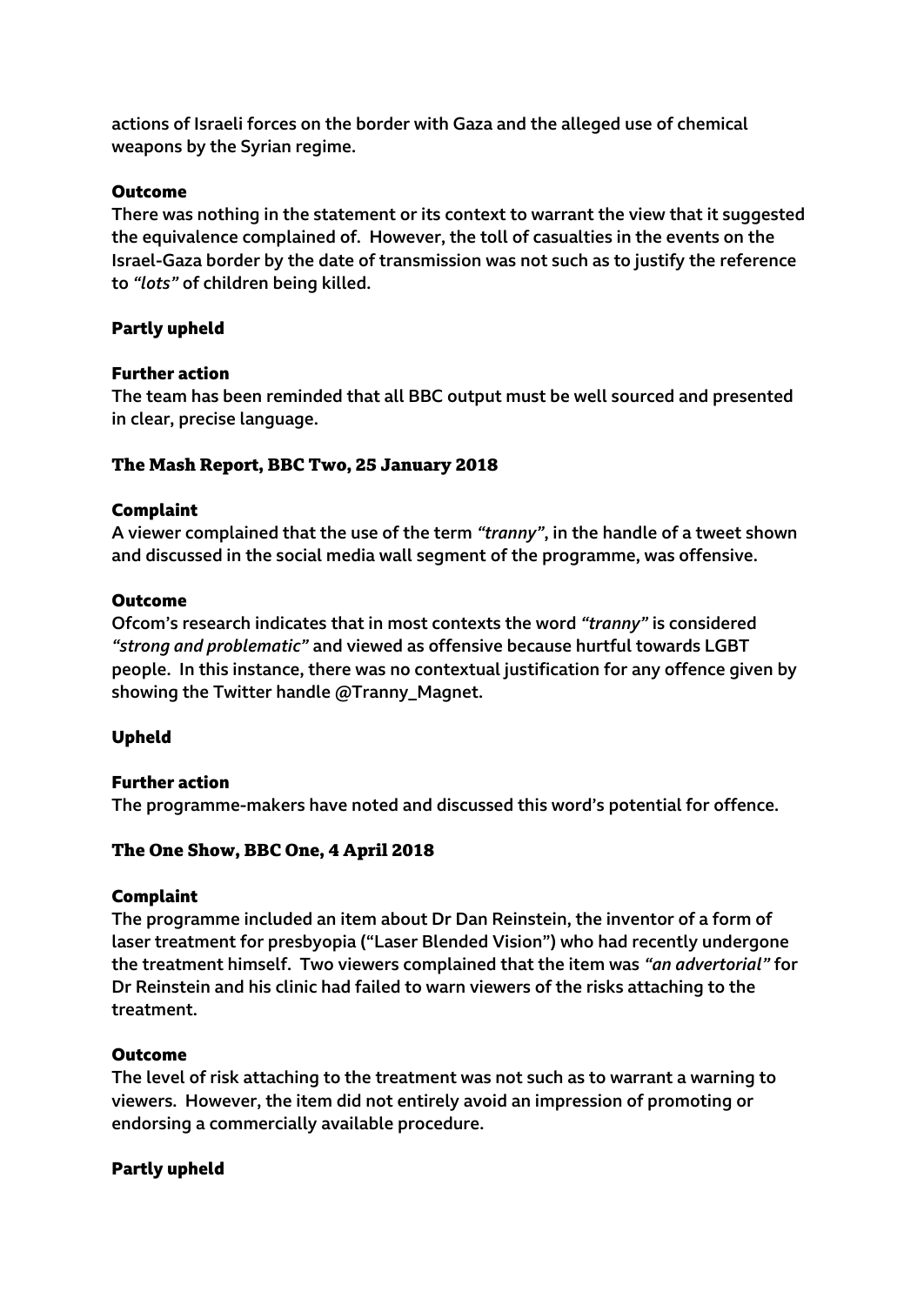The finding has been noted and discussed with the production team.

## **This Week, BBC One, 19 April 2018**

### **Complaint**

The programme included a filmed opinion piece by Peter Hitchens questioning the evidential basis on which Western powers had used force in Syria after alleged chemical attacks on civilian populations, followed by a studio interview. A viewer complained that Andrew Neil had conducted the interview in a rude and bullying manner and had misrepresented what Mr Hitchens had written on the matter.

## **Outcome**

The conduct of the interview went no further than might have been expected in testing a controversial argument put forward by an experienced media contributor. However, Mr Neil was incorrect in representing Mr Hitchens as having written that there was a temptation for the UK, France and the USA to fake chemical attacks in Syria. In the blog in question, Mr Hitchens had identified a temptation for groups opposed to the Assad regime to fake such attacks, in the hope of getting those countries directly embroiled in the Syrian conflict.

## **Partly upheld**

### **Further action**

The programme has been reminded of the need for due accuracy in paraphrasing the views expressed by its contributors.

## **Today, Radio 4, 23 February 2018**

### **Complaint**

The business desk included an item about the Labour Party's plans for the rail industry, consisting of an interview with Christian Wolmar. A listener complained that he was introduced in terms which gave an impression of disinterested expertise, whereas he was an active Labour Party member.

### **Outcome**

Mr Wolmar,introduced as *"author, journalist, longtime observer of the rail industry*, has sought the Labour nomination for Mayor of London and stood as a Labour candidate in a 2016 by-election, and is currently seeking nomination as a Labour candidate for Parliament. Listeners should have been made aware of his political affiliation.

### **Upheld**